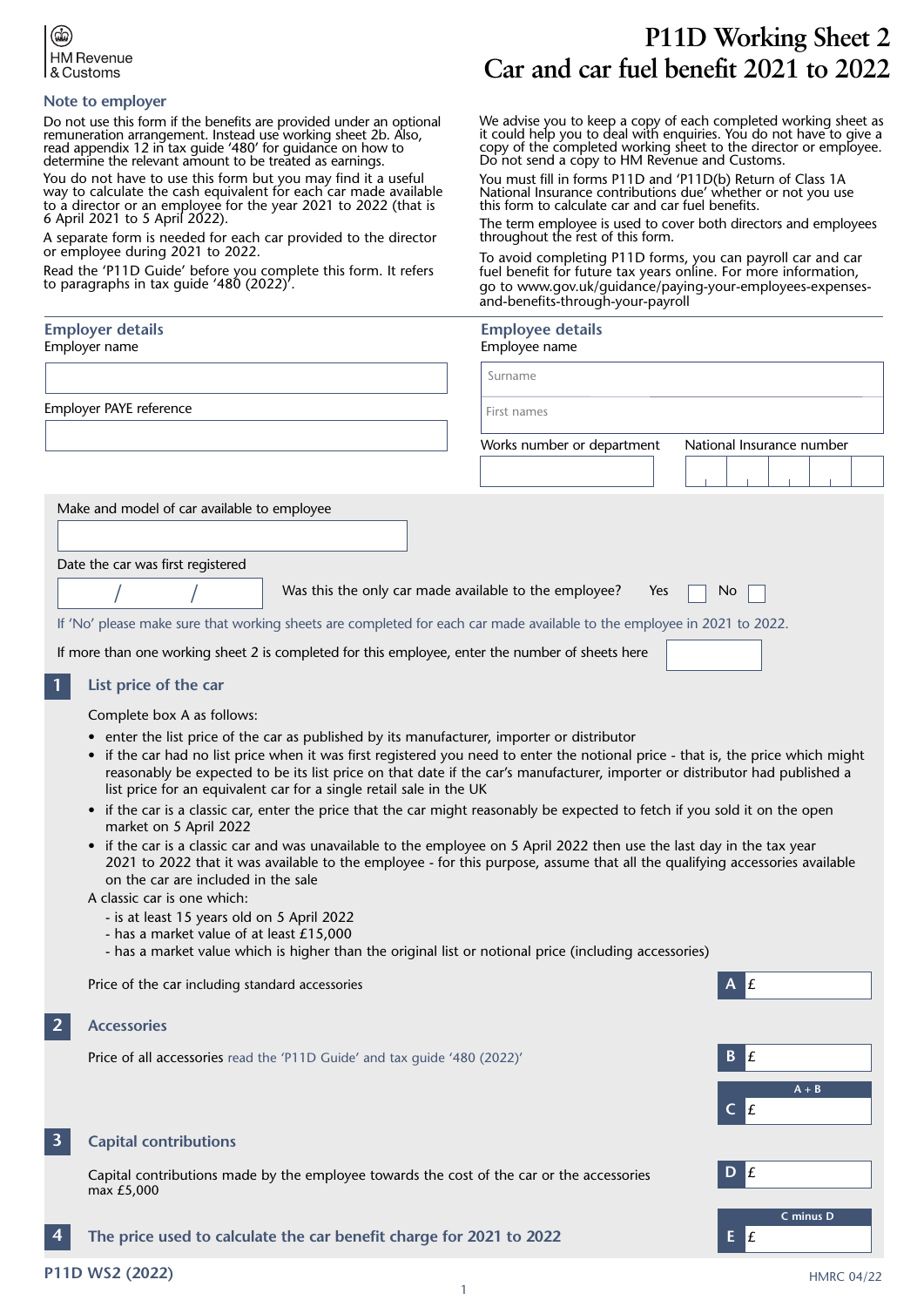#### **Calculating the appropriate percentage 5**

The appropriate percentage depends on when the car was first registered, the type of fuel used and whether it has an approved CO2 emissions figure.

Approved CO2 emissions figure if the car has one

Enter the key letter (F, D or A) for the car's fuel or power type from table 1 below.

| Table 1                                 |
|-----------------------------------------|
| Car type                                |
| Diesel cars which meet Euro 6d standard |
| All other diesel cars                   |
| All other cars                          |
|                                         |

#### **Next step**

**5a**

For cars registered:

- on or after 1 January 1998 with an approved CO2 emissions figure, go to section 5a
- on or after 1 January 1998 without an approved CO2 emissions figure, go to section 5b
- before 1 January 1998, go to section 5c

### **Cars registered on or after 1 January 1998 with an approved CO2 emissions figure**

Approved CO2 emissions figure in box F, if this exceeds the 2021 to 2022 relevant threshold of 55g/km it should be rounded down to the next lowest 5g/km, for example 128 to 125.

Approved zero emission mileage if box G is between 1 to 50 g/km (inclusive). This is the maximum distance in miles, for which the car can be driven in electric mode without recharging the battery.

Using table 2 below, use the date the car was first registered, the figure in box G (CO2) and if applicable box H (zero emission mileage) to work out the percentage to enter in box I, use:

- for cars registered before 6 April 2020 • column 1 for all cars in fuel type A and F
- column 2 for all cars in fuel type D

for cars registered from 6 April 2020

- column 3 for all cars in fuel type A and F
- column 4 for all cars in fuel type D

### **Appropriate percentage**

Go straight to section 6 - do not complete sections 5b or 5c

95 24 28 23 27

CO2 emissions  $(q/km)$ Electric range (miles) Column  $\boldsymbol{\Lambda}$ (%) Column  $\mathcal{D}$ (%) Column 3 (%) Column 2  $(%)$ CO2 emissions (g/km) Column 1 (%) Column 4 (%) Column 3 (%) Column 1 (%) **Table 2** 0 to 0 5 1 5 100 25 29 24 28 1 to 50\* 130 and 2 6 1 5 105 26 30 25 29 above 1 to 50\* 70 to 129 | 5 | 9 | 4 | 8 | 110 | 27 | 31 | 26 | 30 1 to 50\* 40 to 69 | 8 | 12 | 7 | 11 | 115 | 28 | 32 | 27 | 31 1 to 50\* 30 to 39 | 12 | 16 | 11 | 15 | 120 | 29 | 33 | 28 | 32 1 to 50\* <30 | 14 | 18 | 13 | 17 | 125 | 30 | 34 | 29 | 33 51 to 54\* 15 19 14 18 130 31 35 30 34 55 16 20 15 19 135 32 36 31 35 60 17 21 16 20 140 33 37 32 36 65 18 22 17 21 145 34 37 33 37 70 19 23 18 22 150 35 37 34 37 75 20 24 19 23 155 36 37 35 37 80 21 25 20 24 160 37 37 36 37 85 22 26 21 25 165 37 37 37 37 90 23 27 22 26 170\*\* 37 37 37 37 or more

\* Unrounded.

\*\* This is the maximum CO2 value for which a different percentage applies. Use this value if the figure in box G is greater than the maximum.

| g/km  |
|-------|
| miles |



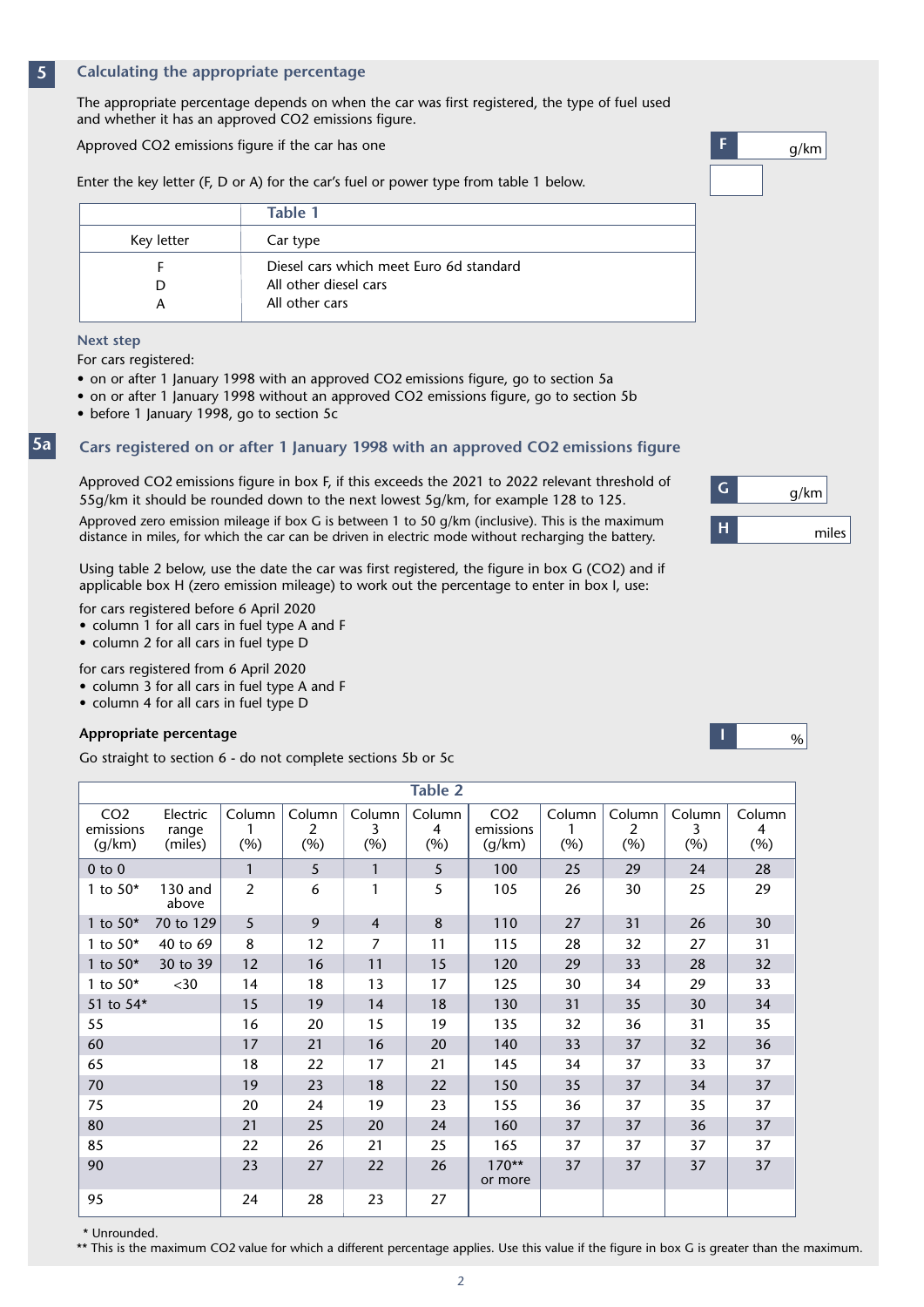#### **Cars registered on or after 1 January 1998 without an approved CO2 emissions figure 5b**

- Using table 3 below, work out the percentage to enter in box K, use:
- column 1 for all cars in fuel type A and F
- use column 2 for all cars in fuel type D

## **Appropriate percentage**

Go straight to section 6



|                         | Table 3          |                             |
|-------------------------|------------------|-----------------------------|
| Engine size of car (cc) | Column 1<br>$\%$ | Column <sub>2</sub><br>$\%$ |
| 0 to 1400               | 24               | 28                          |
| 1401 to 2000            | 35               | 37                          |
| over 2000               | 37               | 37                          |
| all rotary engines      | 37               | 37                          |

#### **All cars registered before 1 January 1998 5c**

Enter the engine size, then work out the percentage to enter in box L

| Table 4                 |            |
|-------------------------|------------|
| Engine size of car (cc) | Percentage |
| 0 to 1400               | 24         |
| 1401 to 2000            | 35         |
| over 2000               | 37         |
| all rotary engines      | 37         |

## **Appropriate percentage**





**L**